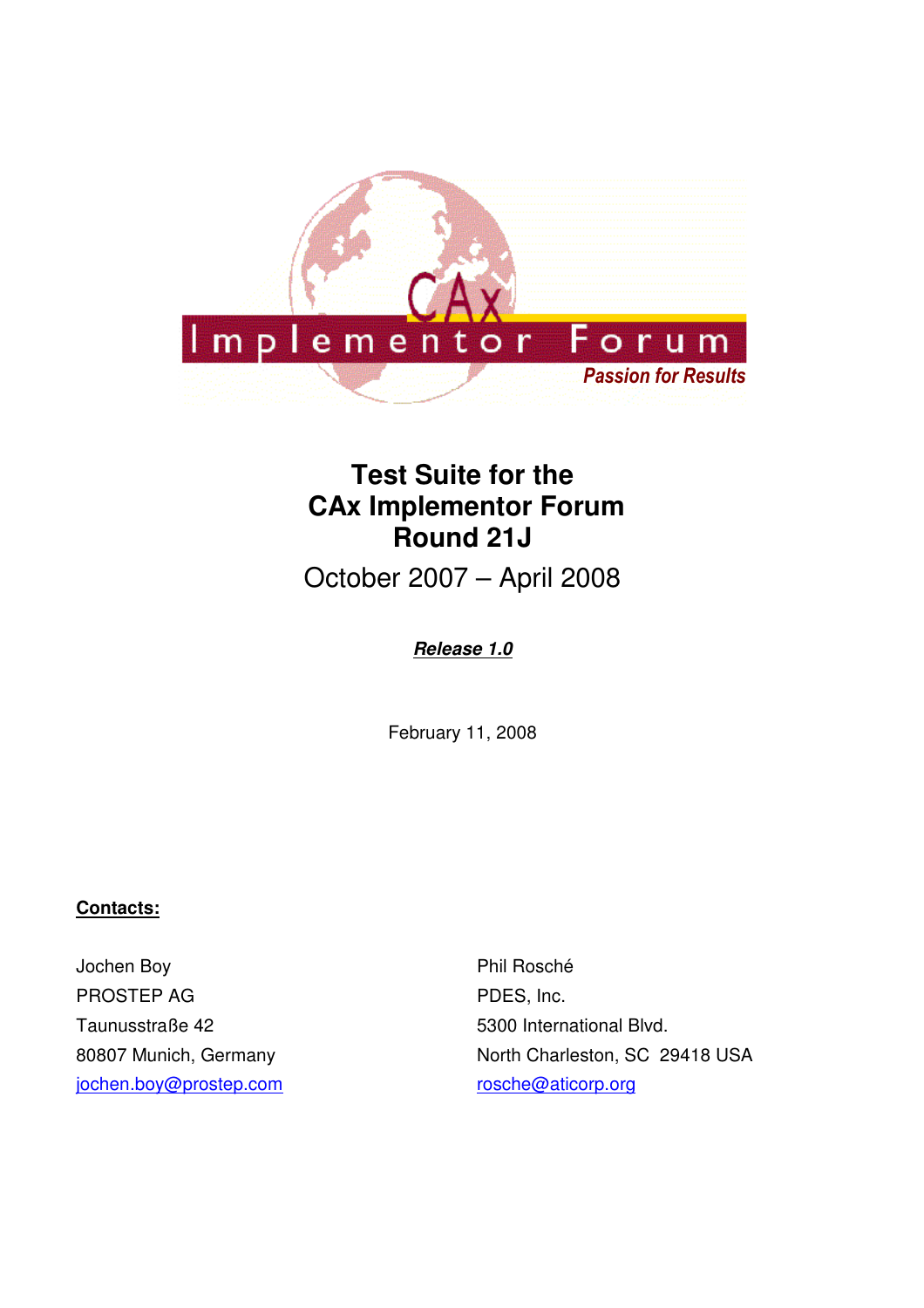| CAx Implementor Forum |
|-----------------------|
|-----------------------|

## **Contents:**

| 1.0     |                                                            |  |
|---------|------------------------------------------------------------|--|
| 1.1     |                                                            |  |
| 1.2     |                                                            |  |
| 1.3     |                                                            |  |
| 1.4     |                                                            |  |
| 2.0     |                                                            |  |
| 2.1     |                                                            |  |
| 2.1.1   |                                                            |  |
| 2.1.2   |                                                            |  |
|         |                                                            |  |
| 2.1.3.1 |                                                            |  |
| 2.1.3.2 |                                                            |  |
| 2.2     |                                                            |  |
| 2.2.1   |                                                            |  |
| 2.2.2   |                                                            |  |
| 2.2.3   |                                                            |  |
|         |                                                            |  |
|         | 2.3 Model C1:3D Associative Text and Special Characters 12 |  |
| 2.3.1   |                                                            |  |
| 2.3.2   |                                                            |  |
| 2.3.3   |                                                            |  |
| 2.3.3.1 |                                                            |  |
|         |                                                            |  |
|         |                                                            |  |
| 2.4.1   |                                                            |  |
| 2.4.2   |                                                            |  |
| 2.4.3   |                                                            |  |
| 2.4.3.1 |                                                            |  |
|         |                                                            |  |
| 2.5     |                                                            |  |
| 2.5.1   |                                                            |  |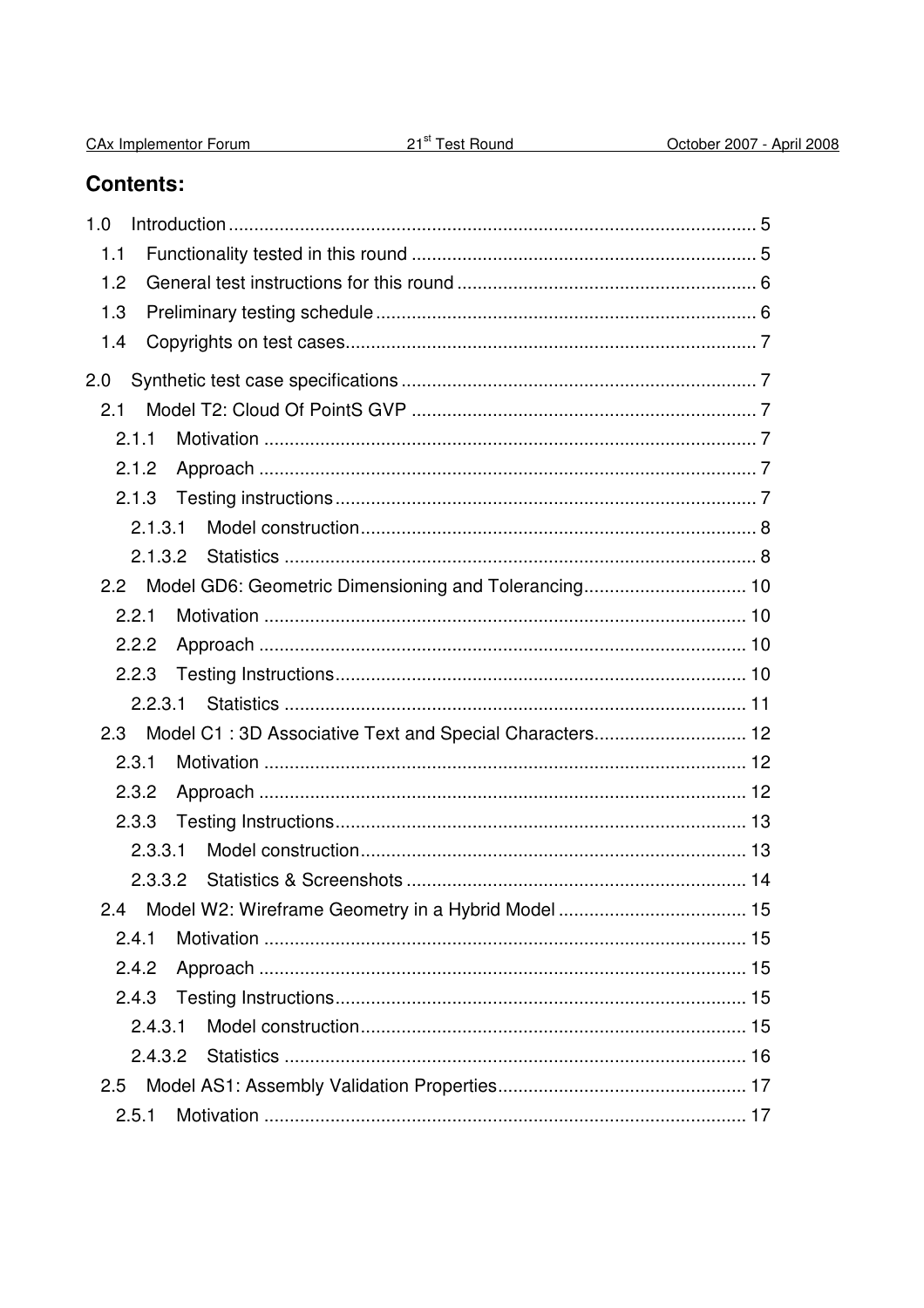|                  | CAx Implementor Forum 21 <sup>st</sup> Test Round CAx Implementor Forum 2008 |
|------------------|------------------------------------------------------------------------------|
|                  |                                                                              |
|                  |                                                                              |
|                  |                                                                              |
| 2.5.3.2          |                                                                              |
| 3.0 <sub>2</sub> |                                                                              |
| 3.1              |                                                                              |
|                  |                                                                              |
|                  |                                                                              |
|                  |                                                                              |
|                  |                                                                              |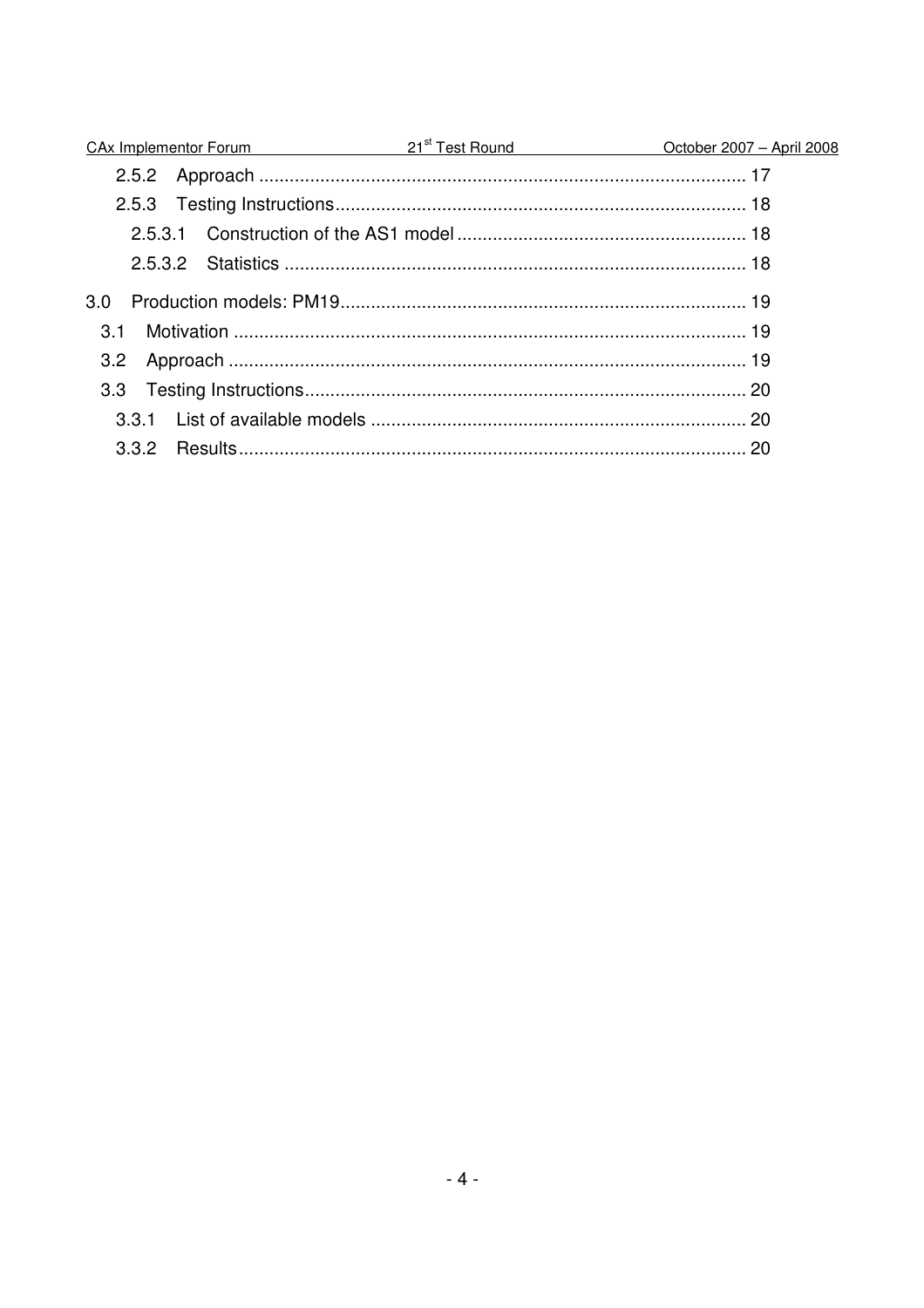## **1.0 Introduction**

This document describes the suite of test cases to be used for the twenty-first round of testing of the CAx Implementor Forum (CAx-IF). The CAx-IF is a joint testing forum organized by PDES, Inc. and the ProSTEP iViP Association. The test rounds of the CAx-IF concentrate primarily on testing the interoperability and conformance of STEP processors based on AP 203 and AP 214.

The test rounds in general combine testing of synthetic and production models. Production models will in most cases be provided by the member companies of the organizations PDES, Inc. and ProSTEP iViP Association. When production models are not available from the member companies, "production-like" models will be solicited from the various CAx-IF participants.

This test suite includes synthetic models for testing the following capabilities: 3D Associative Annotations including Special Characters, Geometric & Dimensional Tolerances, Cloud Of Points Validation, Wireframe Geometry, and Assembly Validation Properties.

Production models are provided for assemblies and piece parts. The basis for the production test cases is native CAD models. Each test case therefore originates from a single CAD system, and the set of test cases to be pre-processed (converted to STEP files) is unique for each CAD system. After pre-processing, the resulting STEP files are then to be imported/post-processed/read in by the rest of the participants.

### **1.1 Functionality tested in this round**

Functionality tested in this round relates to: 3D Associative Annotations including Special Characters, Geometric & Dimensional Tolerances, Cloud Of Points Validation, Wireframe Geometry and Assembly Validation Properties.

- 3D Associative Annotations are related to the functionality to display notes in the 3d model space. These notes are typically associated with a geometric element of the model (Associative Text). The annotations shall also include certain special characters such as a diameter symbol, represented by its Unicode string. This test is intended as preparation for GD&T presentation testing.
- Geometric & Dimensional Tolerances describes the capability to embed information about tolerances which are necessary input for the manufacturing of the part into the 3D model. The tests are currently focused on the 'representation' level, i.e. including the intelligent, associative information, so an importing CAD system could re-create the presentation based on this. In the current round, the scope will be extended by linear dimensions.
- The Cloud of Points validation aims for the detection of shape changes during STEP data exchange by defining a number of sampling points per face on export, and measuring their distance to the geometry created in the importing system after the exchange. The tests will be based on old production models.
- Wireframe geometry exchange has been tested in the early days of STEP data exchange and has been added to the test suite again by a participant's request. Wireframe geometry is used as the basis for parametric design. In this round of testing, the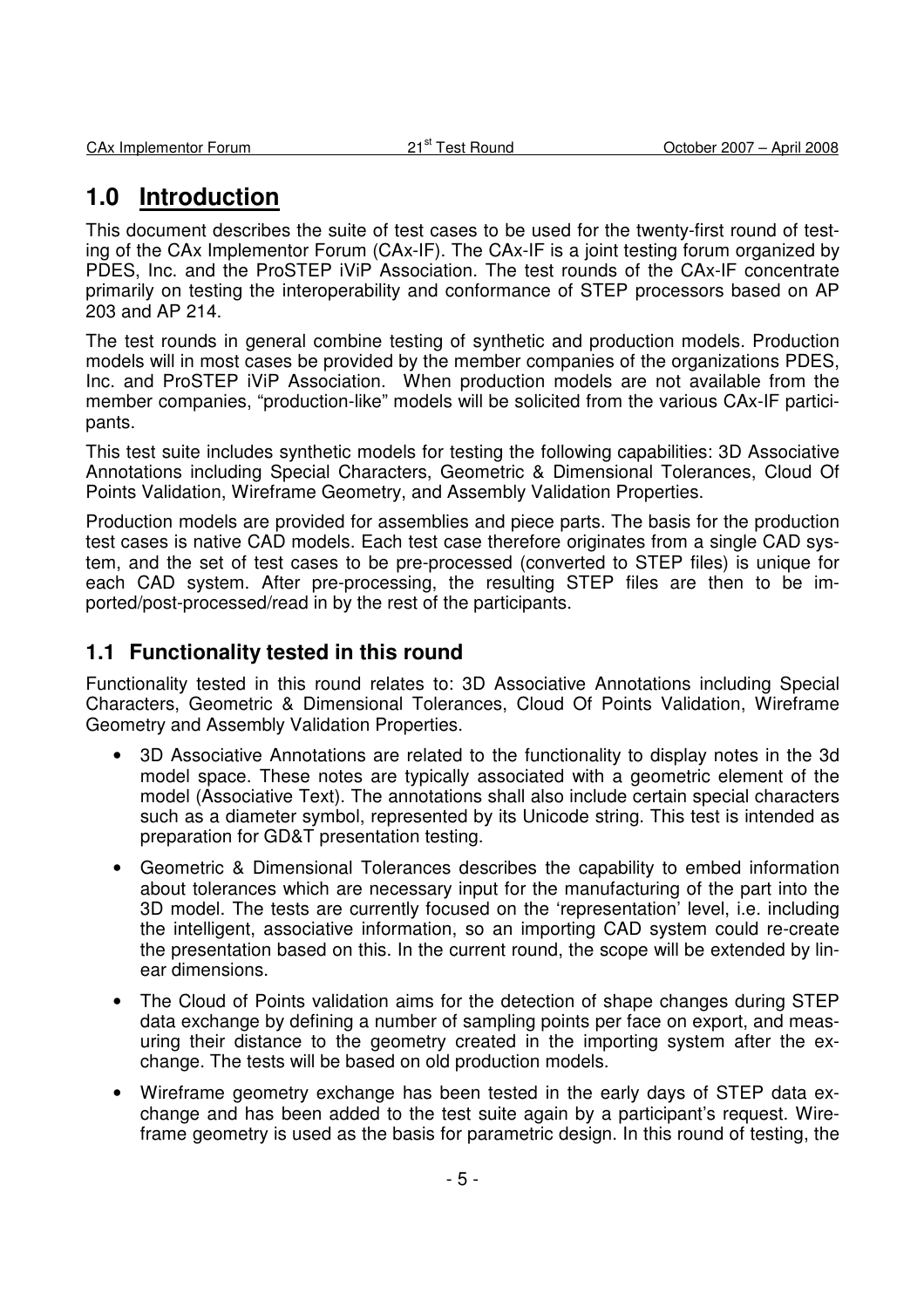Wireframe geometry shall be embedded in a hybrid model, that also contains solid and surface geometry.

- Assembly Validation Properties are a new mechanism, which is derived from the "extended" ValProps. It allows for the verification of an assembly without the need to process the referenced geometry, hence focuses on large assemblies exported using the External References mechanism.
- In addition to synthetic models for the above capabilities, production models are included in this round of testing.

## **1.2 General test instructions for this round**

The general procedures for communication of models and statistics are outlined in a separate document 'General Testing Instructions'. The general instructions can be retrieved from CAx Implementor Forum web sites. The latest version is v1.5, dated December 2006.

Note that due to the ongoing development of CAESAR, the web-based CAx-IF Evaluation, Statistics And Results system, the way of providing native and target stats may change during this round of testing.

### **1.3 Preliminary testing schedule**

| <b>Date</b>                   | <b>Action</b>                                                |
|-------------------------------|--------------------------------------------------------------|
| December 6, 2007              | Test Suite available /                                       |
| (Thu)                         | 1 <sup>st</sup> CAx Implementor Forum conference call        |
| <b>ASAP</b>                   | <b>Production Models released</b>                            |
| <b>January 14, 2008 (Mon)</b> | Initial STEP files and native stats due                      |
| February 8 (Fri)              | <b>STEP files and native stats frozen</b>                    |
| February 27 (Wed)             | Target stats due / 2 <sup>nd</sup> conference call           |
| March 26 (Wed)                | <b>Target stats frozen</b>                                   |
| April 2 (Wed)                 | Pre-release of final stats / 3 <sup>rd</sup> conference call |
| April 7 (Mon)                 | Review meeting for test round                                |
| April $8-9$                   | <b>CAx Implementor Forum meeting,</b>                        |
| (Tue – Wed)                   | <b>Charleston, SC</b>                                        |

The following schedule has been agreed on for Round21J:

The CAx-IF meeting will take place in conjunction with the PDES, Inc. Spring Offsite, which allow for meetings with other workgroups, including the User Roundtable.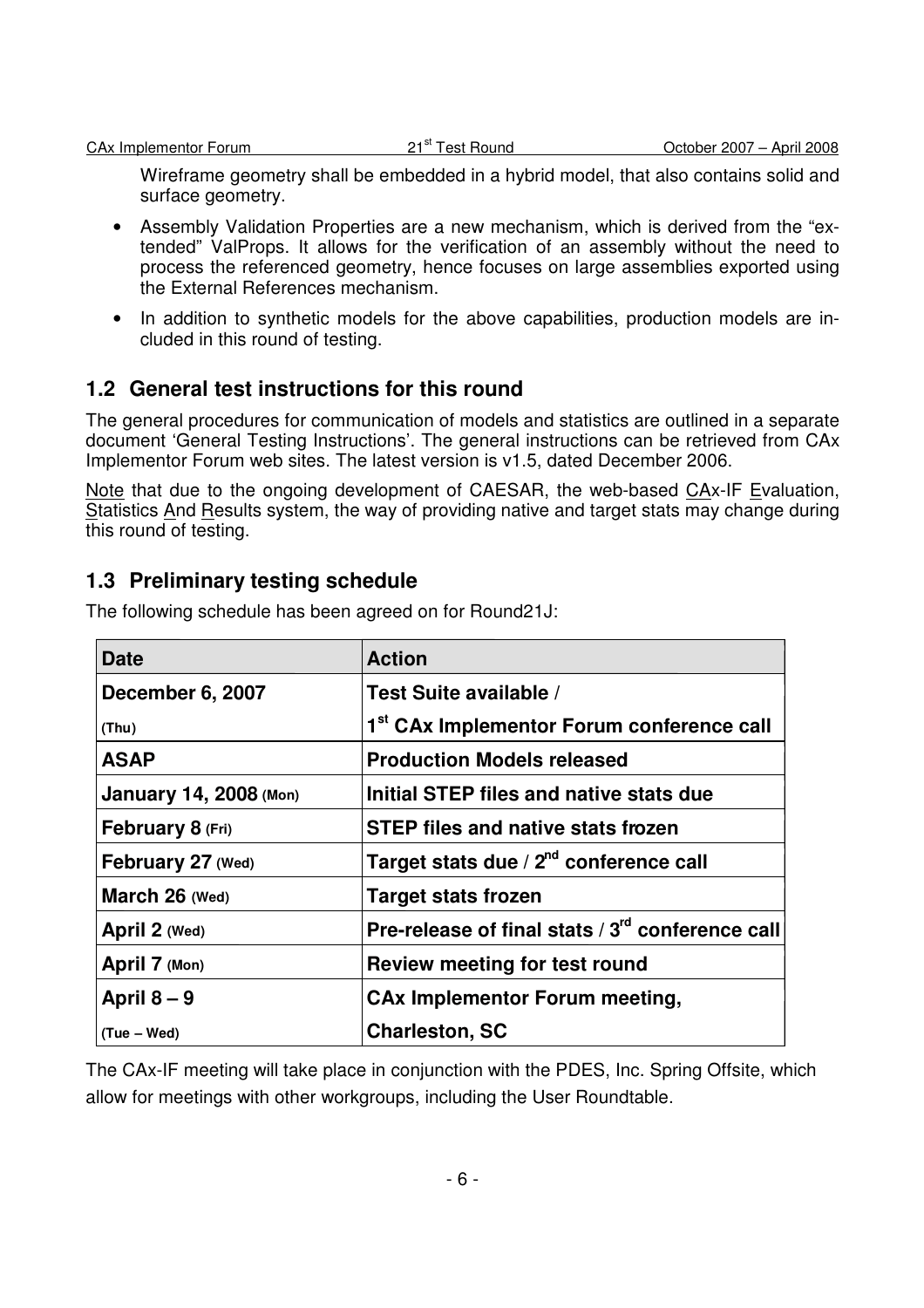### **1.4 Copyrights on test cases**

Not all of the production test cases which were provided by the PDES, Inc. and ProSTEP iViP member companies are fully released for any purpose. The least common denominator is that the test cases can be freely distributed among the ProSTEP iViP / PDES, Inc. Round Table participants and can be used for any purposes that are related to CAx-IF testing (i.e. testing, documentation of testing efforts), as long as a reference to the originating company is made.

The test cases must not be used for any purposes other than the CAx-IF testing or outside of PDES, Inc. and ProSTEP iViP.

## **2.0 Synthetic test case specifications**

## **2.1 Model T2: Cloud Of PointS GVP**

#### **2.1.1 Motivation**

The "Cloud Of PointS" (COPS) is a relatively new type of validation properties, intended to validate the actual shape of the model. The mechanism is based on sampling points, which are created precisely on each surface by the exporting CAD system and written into the STEP file as cartesian points. The importing system measures the distances between those sampling points and the faces and boundaries of the created geometry in order to detect any shape changes.

In case a face gets lost during translation, the sampling points can also be used as a guideline to re-create the face.

The goal is to extend the STEP file to be a self-validating archive, since in addition to the geometry it also stores the information for its validation. The main application scenario for this is long-term archiving.

#### **2.1.2 Approach**

The COPS Validation Properties will be tested according to the current Recommended Practices for Geometric Validation Properties, available CAx-IF on the web sites, under "Joint Testing Information" (dated 07-25-2007).

A more detailed presentation on this functionality provided by ITI is available in member area of the CAx-IF web sites, under "Information on Round19J of Testing".

#### **2.1.3 Testing instructions**

Three native files are available for COPS testing in Round21J:

- A vane cluster, native UG NX
- A molding tool, native CATIA V5
- A child's activity tray, native I-DEAS

These are the same models as used in Round20J.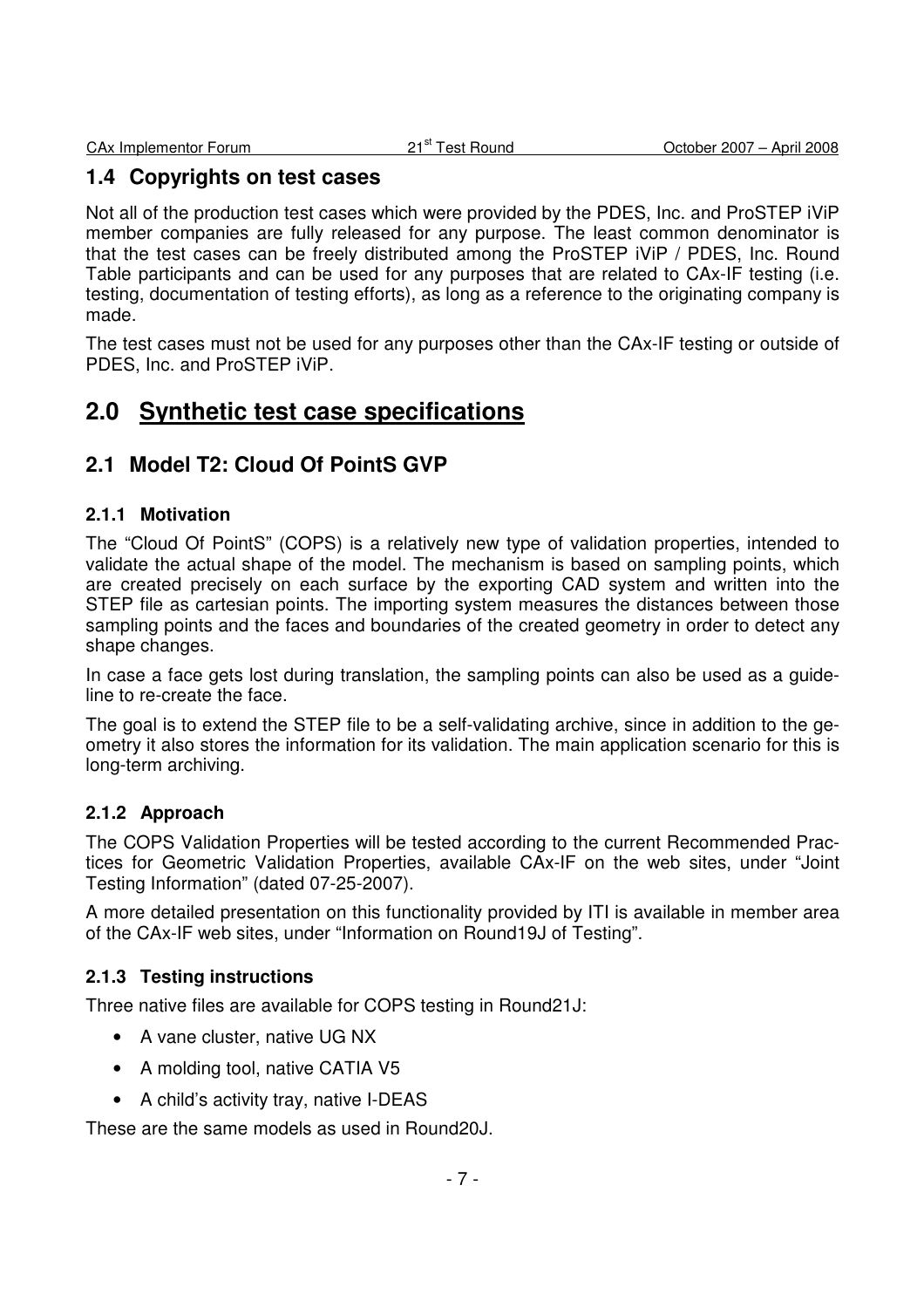

Figure 1: Shape of the T2 models (vane cluster, left, molding tool, right, activity tray, bottom)

#### **2.1.3.1 Model construction**

The vane cluster was originally used as a production model in Rounds 15J and 16J. It has been provided by Pratt & Whitney as a UG assembly. The molding tool was originally tested in Round10J, provided by Dassault Systèmes. The child's activity tray was used as a production model in Round11J, provided by ITI for I-DEAS. The native models will be made available on the CAx-IF Document Sharing Web Site.

Participants with a CATIA V5, I-DEAS or UG STEP processor should export the T2 models based on the native model, all others based on the STEP file. In any case, the highest level of validation properties supported by the exporting system shall be included in the STEP file.

#### **2.1.3.2 Statistics**

For each STEP file submitted for the T2 model, vendors must submit the corresponding native statistics to the online statistics and results database, CAESAR. To do so, log in to CAESAR, go to "Test Rounds > R21J Test Cases > T2 Data Sheet", and either fill in the web form, or upload a comma-delimited file (.csv) with the following data: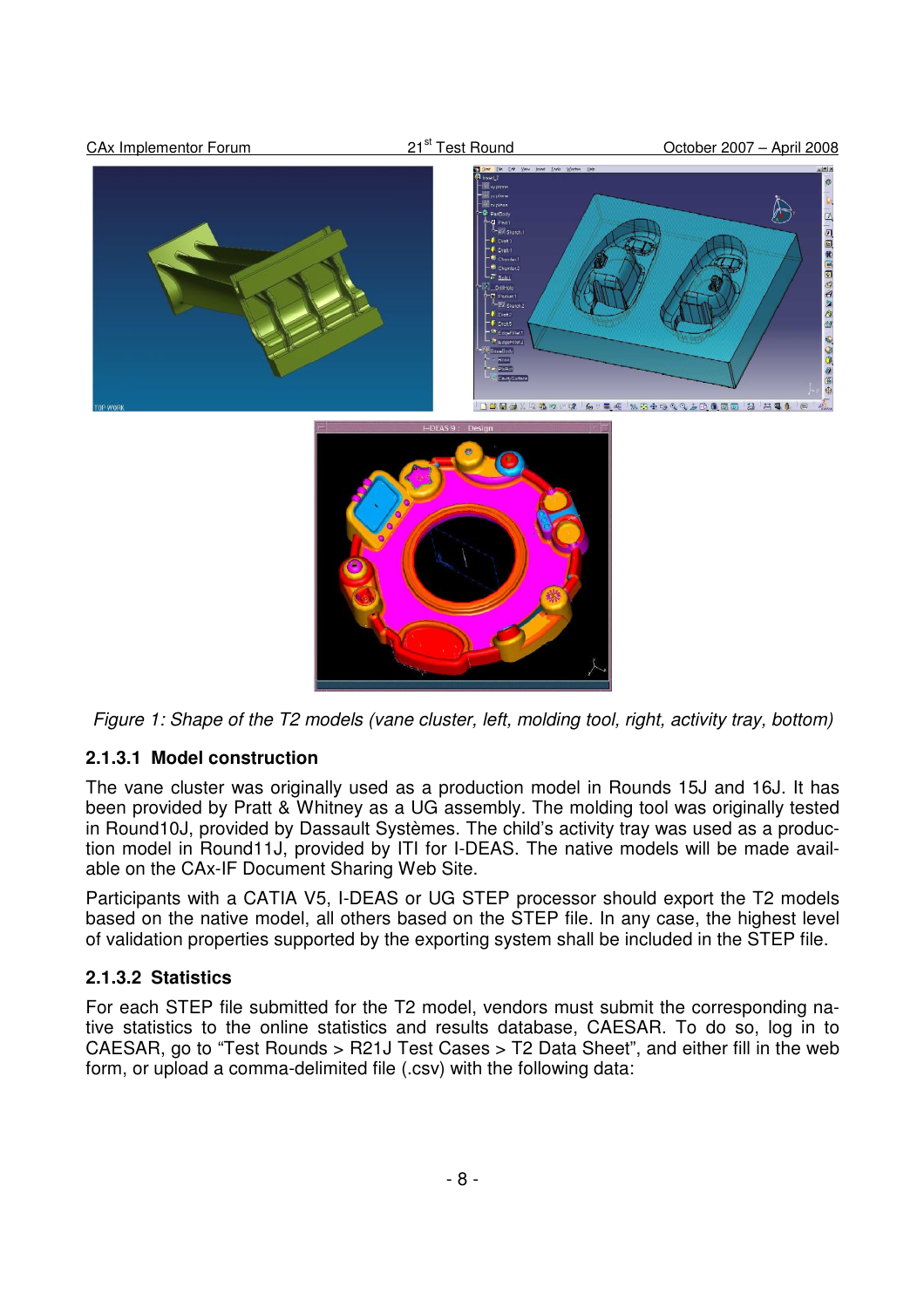| <b>CAx Implementor Forum</b> | 21 <sup>st</sup> Test Round                                                                                                                                                                      | October 2007 - April 2008 |
|------------------------------|--------------------------------------------------------------------------------------------------------------------------------------------------------------------------------------------------|---------------------------|
| column name                  | description                                                                                                                                                                                      |                           |
| model                        | The name of the test model, here: t2_c5 / t2_id / t2_ug                                                                                                                                          |                           |
| system_n                     | The system code of the CAD system creating the STEP file                                                                                                                                         |                           |
| system_t                     | The system code of the CAD system importing the STEP file.<br>For native stats, enter 'stp'                                                                                                      |                           |
| unit                         | The unit the model is designed in                                                                                                                                                                |                           |
| volume                       | Total volume of all solids                                                                                                                                                                       |                           |
| validation volume            | Total volume of all solids as received via the validation prop-<br>erty capability                                                                                                               |                           |
| valid_vol                    | pass/fail, is the instantiation of the validation property 'vol-<br>ume' in the STEP file as per the recommended practices for<br>validation properties?                                         |                           |
| area                         | Total surface area of all solids                                                                                                                                                                 |                           |
| validation area              | Total surface area of all solids (entire assembly), as received<br>via the validation property capability                                                                                        |                           |
| valid area                   | pass/fail, is the instantiation of the validation property 'area'<br>the STEP file as per the recommended practices for valida-<br>tion properties?                                              |                           |
| CX                           | Centroid of all solids                                                                                                                                                                           |                           |
| Сy                           |                                                                                                                                                                                                  |                           |
| cz                           |                                                                                                                                                                                                  |                           |
| validation_cx                | Centroid of all solids (entire assembly) as received via the<br>validation property capability                                                                                                   |                           |
| validation cv                |                                                                                                                                                                                                  |                           |
| validation cz                |                                                                                                                                                                                                  |                           |
| valid_cent                   | pass/fail, is the instantiation of the validation property 'cen-<br>troid' in the STEP file as per the recommended practices for<br>validation properties?                                       |                           |
| model_size                   | model size is the length of the space diagonal of the<br>3dimensional bounding box enclosing all entities in the mo-<br>del. The result is the Centroid deviation divided by the mo-<br>del size |                           |
| max_cops                     | The maximum distance between a COPS sampling point and<br>its corresponding surface                                                                                                              |                           |
| valid cops                   | pass/fail, indicates whether the target system considers the<br>implementation of the Cloud Of PointS information valid as<br>per the recommended practices                                      |                           |
| date                         | The date when the statistics were last updated (will be filled<br>in automatically)                                                                                                              |                           |
| <b>issues</b>                | A short statement on issues with the file                                                                                                                                                        |                           |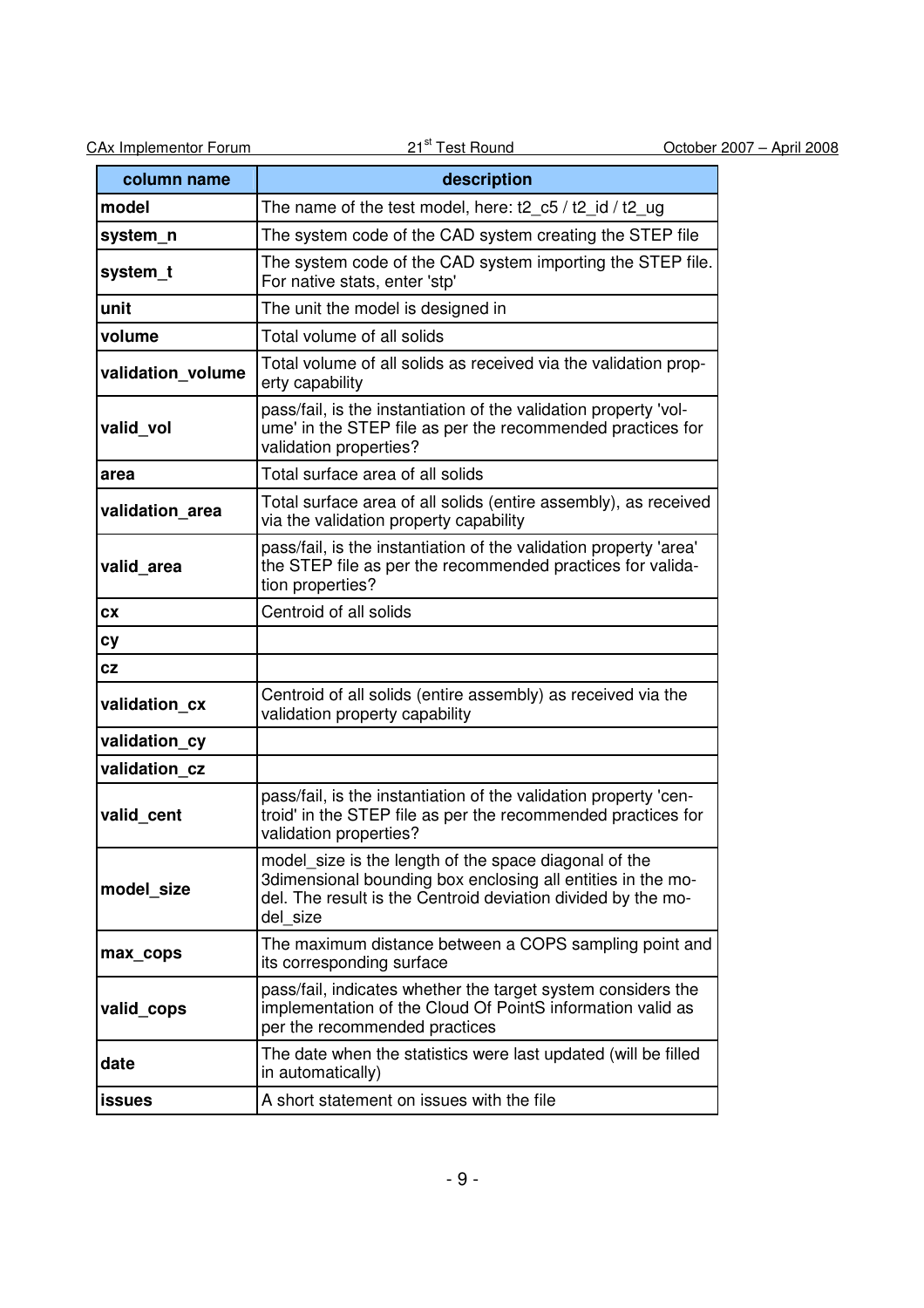## **2.2 Model GD6: Geometric Dimensioning and Tolerancing**

#### **2.2.1 Motivation**

Geometric and Dimensional Tolerances are required for a number of business use cases in the context of STEP data exchange. Among others, they are a prerequisite for long-term data archiving. In addition, the GD&T data can be used to drive downstream applications such as coordinate measuring and manufacturing

#### **2.2.2 Approach**

The functionality tested with this model is based on the Recommended Practices for GD&T Representation, available on the WikiSTEP Page:

http://www.wikistep.org/index.php/Recommended\_Practices\_for\_the\_Representation\_of\_GD%26T

Testing of GD&T Presentation is out of scope in Round21J.

#### **2.2.3 Testing Instructions**

In Round21J, the GD&T test cases will be a suite of "real world" models provided by CAx-IF user companies, that contain a realistic number of tolerances, with semantically correct contents. The following types of tolerances may be found in the test files:

Part Level Geometric Tolerances:

 Datum Features Datum Targets **Angularity**  Circular Runout **Concentricity Cylindricity**  Flatness Parallelism **Perpendicularity**  Position Linear Profile Surface Profile **Straightness Symmetry**  Total Runout Plus/Minus tolerance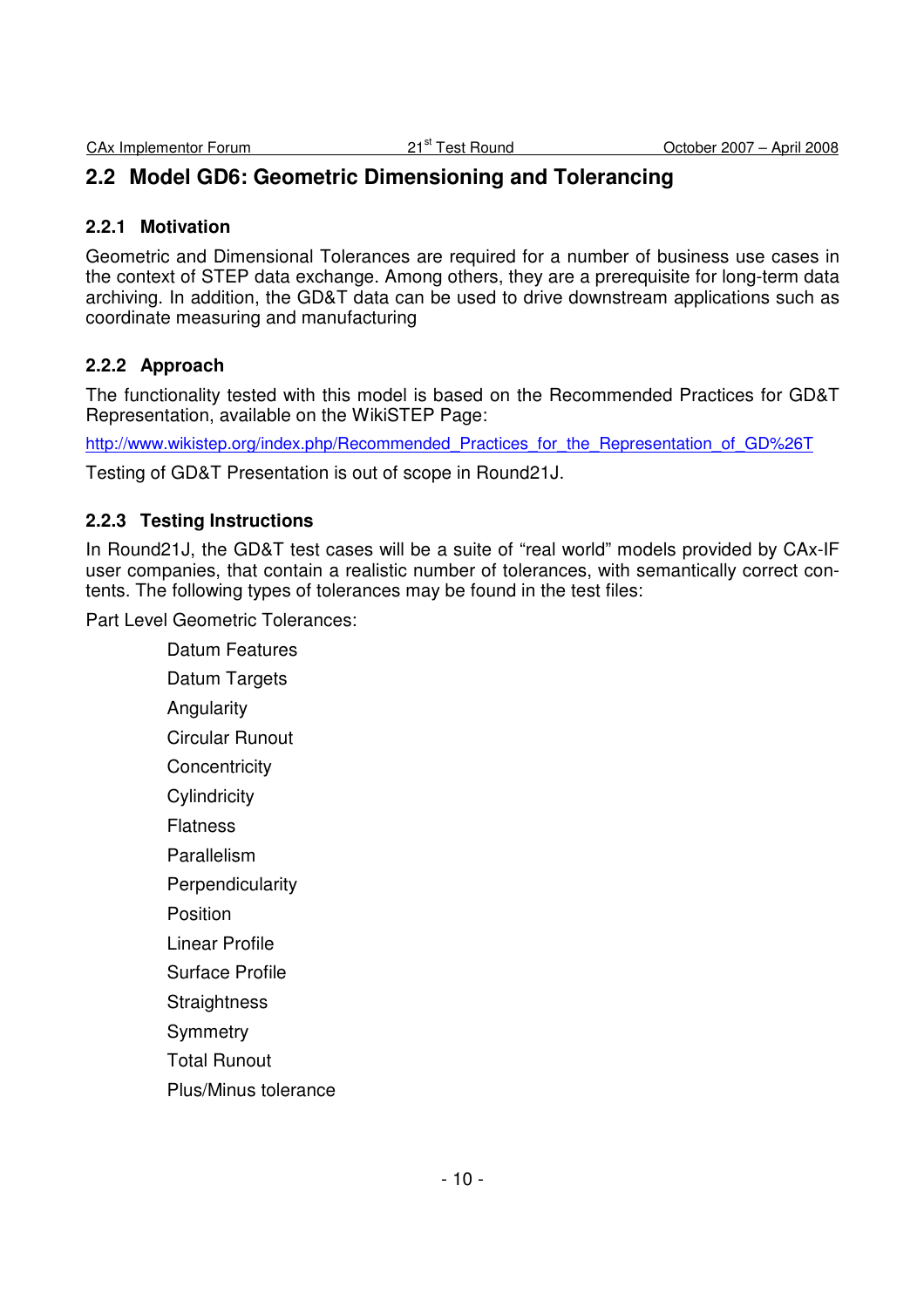Support for Modified Datum references and Modified Tolerances Composite Tolerances Pattern of Features.

The test models will be provided as native CAD parts, and be made available on the CAx-IF Document Sharing Web site. The testing procedure is the same as for Production Models.



Figure 2: Example for a user-provided part with tolerances.

#### **2.2.3.1 Test Models**

The following "real-world" GD&T test models are available for Round21J, and can be downloaded from the document sharing web site, under "Round21J > GD& Test Models":

| <b>Model name</b>            | <b>Stats code</b> | <b>Native System</b> | <b>Remarks</b>              |
|------------------------------|-------------------|----------------------|-----------------------------|
| Hold in Space                | gd6 pe1           | Pro/E                | Provided by Raytheon        |
| Merge Models                 | gd6 pe2           | Pro/E                | <b>Provided by Raytheon</b> |
| Ring                         | gd6 pe3           | Pro/E                | <b>Provided by Raytheon</b> |
| NASA Test Model              | gd6 ug            | UG NX                | Provided by NASA            |
| to be defined in Release 1.1 | gd6 v51           | <b>CATIA V5</b>      | <b>Provided by Boeing</b>   |
| to be defined in Release 1.1 | gd6 v52           | <b>CATIA V5</b>      | <b>Provided by Boeing</b>   |
| to be defined in Release 1.1 | gd6 v53           | <b>CATIA V5</b>      | <b>Provided by Boeing</b>   |

#### **2.2.3.2 Statistics**

For each STEP file submitted for the GD6 model, vendors must submit the corresponding native statistics to the online statistics and results database, CAESAR. To do so, log in to CAESAR, go to "Test Rounds > R21J Test Cases > GD6 Data Sheet", and either fill in the web form, or upload a comma-delimited file (.csv) with the following data: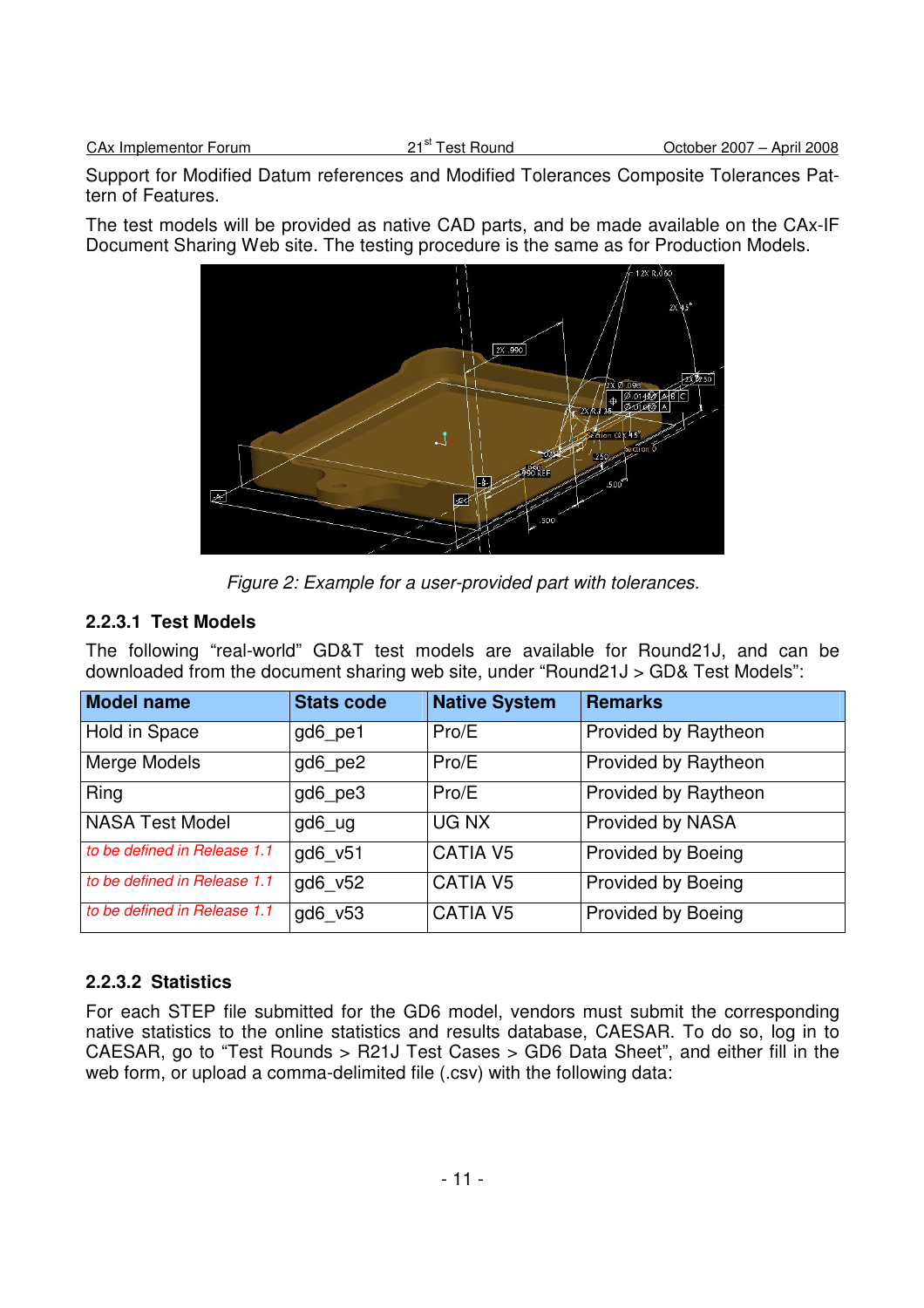| <b>CAx Implementor Forum</b> | 21 <sup>st</sup> Test Round                                                                                                                                                                 |  | October 2007 - April 2008 |
|------------------------------|---------------------------------------------------------------------------------------------------------------------------------------------------------------------------------------------|--|---------------------------|
| column name                  | description                                                                                                                                                                                 |  |                           |
| model                        | The name of the test model, here: gd6_ <model name=""></model>                                                                                                                              |  |                           |
| system_n                     | The system code of the CAD system creating the STEP file                                                                                                                                    |  |                           |
| system_t                     | The system code of the CAD system importing the STEP file.<br>For native stats, enter 'stp'                                                                                                 |  |                           |
| unit                         | The unit the model is designed in                                                                                                                                                           |  |                           |
| volume                       | Total volume of all solids                                                                                                                                                                  |  |                           |
| area                         | Total surface area of all solids                                                                                                                                                            |  |                           |
| <b>CX</b>                    | Centroid of all solids                                                                                                                                                                      |  |                           |
| <b>cy</b>                    |                                                                                                                                                                                             |  |                           |
| <b>CZ</b>                    |                                                                                                                                                                                             |  |                           |
| model_size                   | model size is the length of the space diagonal of the 3-<br>dimensional bounding box enclosing all entities in the model.<br>The result is the Centroid deviation divided by the model_size |  |                           |
| dim_found                    | The number of dimensions processed                                                                                                                                                          |  |                           |
| datum_found                  | The number of datums processed                                                                                                                                                              |  |                           |
| tol_processed                | The number of tolerances processed                                                                                                                                                          |  |                           |
| date                         | The date when the statistics were last updated (will be filled in<br>automatically)                                                                                                         |  |                           |
| <b>issues</b>                | A short statement on issues with the file                                                                                                                                                   |  |                           |

## **2.3 Model C1 : 3D Associative Text and Special Characters**

#### **2.3.1 Motivation**

The main objective for this test is further preparation for GD&T Presentation: Since many of the 3D Annotation modules will be re-used for GD&T Presentation, this test is also a preparation for that. In addition, the support for international characters, encoded as Unicode, will also be tested. The Unicode text should be included in one of the annotations, and in addition may be added to both product.name and product.id.

Since the focus of this test is on the functionality mentioned above, a very simple test model will be used.

#### **2.3.2 Approach**

The systems' support for associative text varies greatly. The approach discussed with the Implementor Forum allows for:

- unstyled text in the model
- styled notes in the model
- associate notes to the model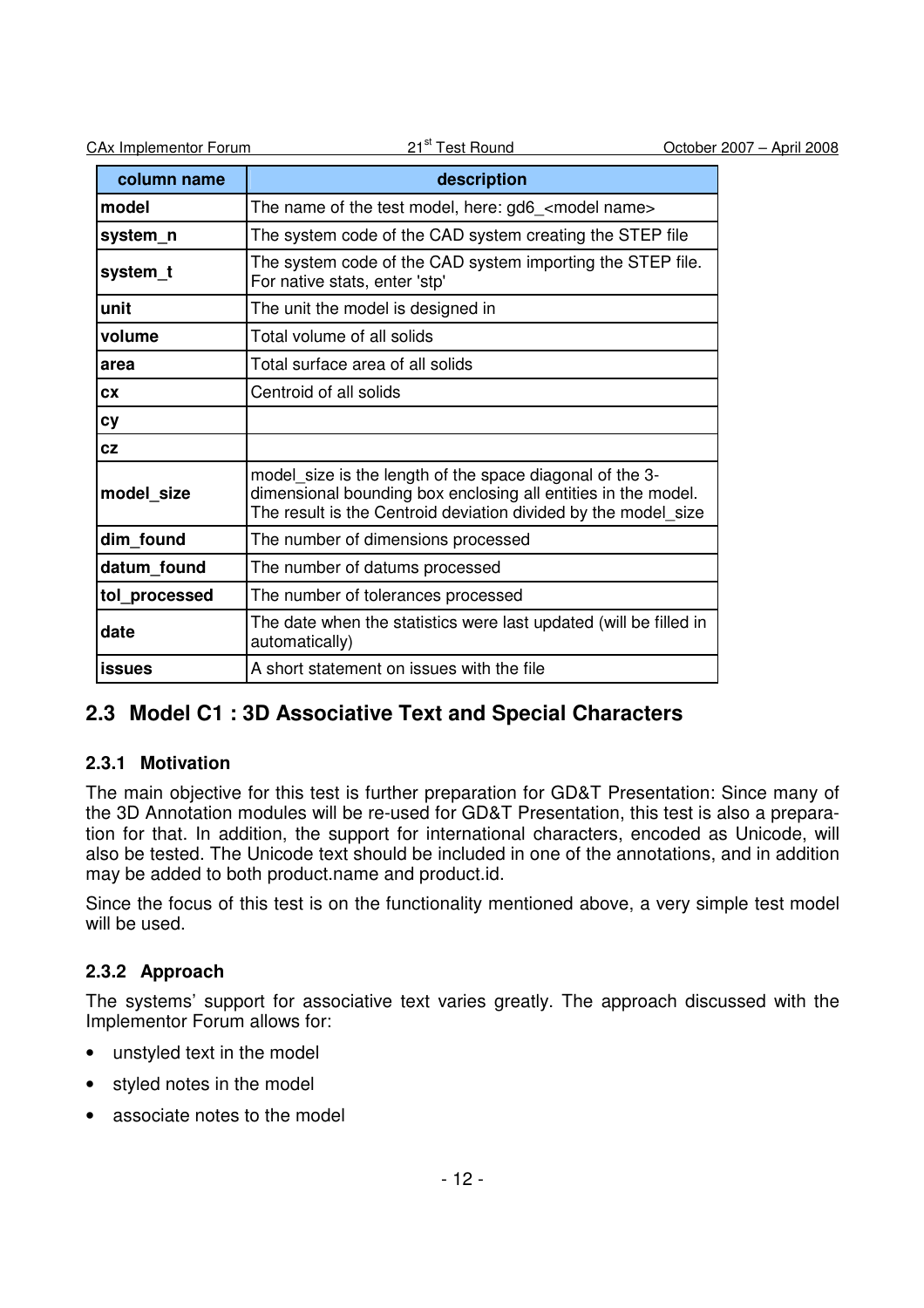| <b>CAx Implementor Forum</b> |  |
|------------------------------|--|
|                              |  |

- associativity of notes visually depicted by leader curves
- special characters represented by the Unicode encoding within the annotations.

The support for this functionality inside the systems varies considerably. Further variations are introduced by the target elements to which the notes can be associated in a system.

For the test of 3D Annotation, a scenario with a styled text associated to a face and a visual depiction of this associativity by a leader curve will be implemented. Since the underlying STEP approach is modular, those systems that cannot exactly represent such a scenario are encouraged to use closest-fits, e.g. neglect the associativity when necessary.

The recommended practices for associative text are available on the CAx-IF web sites, http://www.cax-if.org/ and http://www.cax-if.de/.

#### **2.3.3 Testing Instructions**

#### **2.3.3.1 Model construction**

In order to test color and text exchange without any unwanted side-effects, a very simple geometry is used. It was originally defined in Round6J and should contain:

A cube (arbitrary dimensions and colors).

This model is also used to test the exchange of 3D annotations, for systems supporting this functionality. Recommendations to set up the text in the model:

- Include a number of annotations in the model, at least one of each of the following:
	- **single-line text**
	- **F** multi-line text
	- **EXEDENT** including special characters represented by their Unicode encoding:
		- \S encoding: e.g. diameter symbol, German umlauts, French accents
		- **NAM**  $\overline{X}$  encoding: Japanese characters. The recommended example strings are  $\overline{b}$ . represented in the STEP file by '\X2\3042304430463048304A\X0\', and the annotation "Blend R10" in Japanese as shown in Figure 3 below, represented in the STEP file by '\X2\30D630EC30F330C9\X0\ R10'.
- Style the texts with an arbitrary color and other applicable attributes.
- The annotations should be associated to portions of the cube, e.g. a surface and an edge.
- Select an arbitrary placement of the text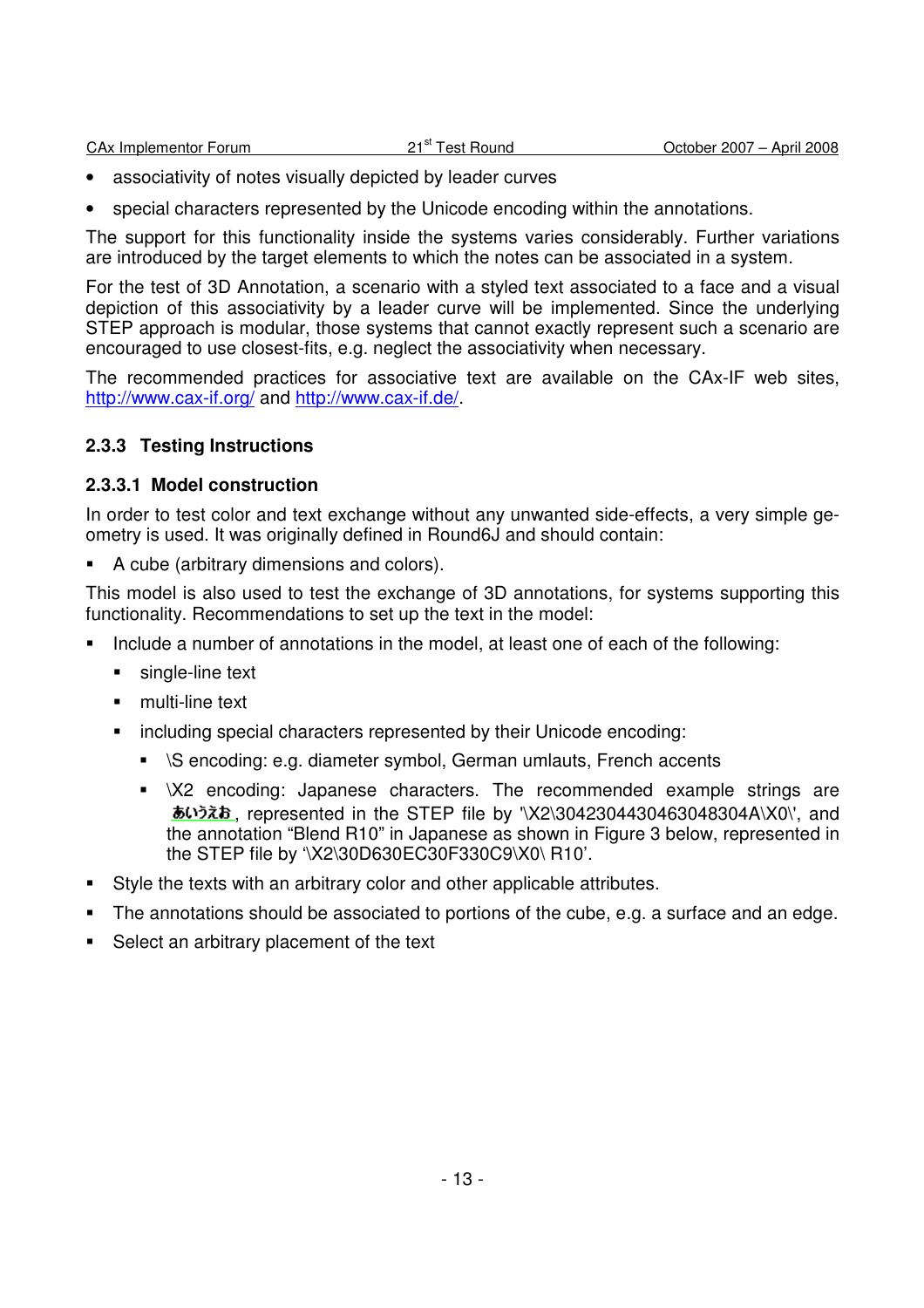

Figure 3: A section of the C1 model with a 3D Annotation

## **2.3.3.2 Statistics & Screenshots**

For each STEP file submitted for the C1 model, vendors must submit the corresponding native **statistics** to the online statistics and results database, CAESAR. To do so, log in to CAESAR, go to "Test Rounds > R21J Test Cases > C1 Data Sheet", and either fill in the web form, or upload a comma-delimited file (.csv) with the following data:

| column name                                                                                                                                            | description                                                                                                                                                        |  |  |
|--------------------------------------------------------------------------------------------------------------------------------------------------------|--------------------------------------------------------------------------------------------------------------------------------------------------------------------|--|--|
| model                                                                                                                                                  | The name of the test model, here: c1                                                                                                                               |  |  |
| system_n                                                                                                                                               | The system code of the CAD system creating the STEP file                                                                                                           |  |  |
| system_t                                                                                                                                               | The system code of the CAD system importing the STEP file.<br>For native stats, enter 'stp'                                                                        |  |  |
| valid_txt                                                                                                                                              | all/partial/none - whether the specified texts appear in the<br>model                                                                                              |  |  |
| all/partial/none - whether the association of the text to the<br>elements fo the geometric model as described above is cor-<br>valid txt assoc<br>rect |                                                                                                                                                                    |  |  |
| unicode                                                                                                                                                | pass/fail - if Unicode characters were included in at least one<br>of the annotations, indicates whether they were decoded and<br>displayed correctly after import |  |  |
| date                                                                                                                                                   | The date when the statistics were last updated (will be filled in<br>automatically)                                                                                |  |  |
| <b>issues</b>                                                                                                                                          | A short statement on issues with the file                                                                                                                          |  |  |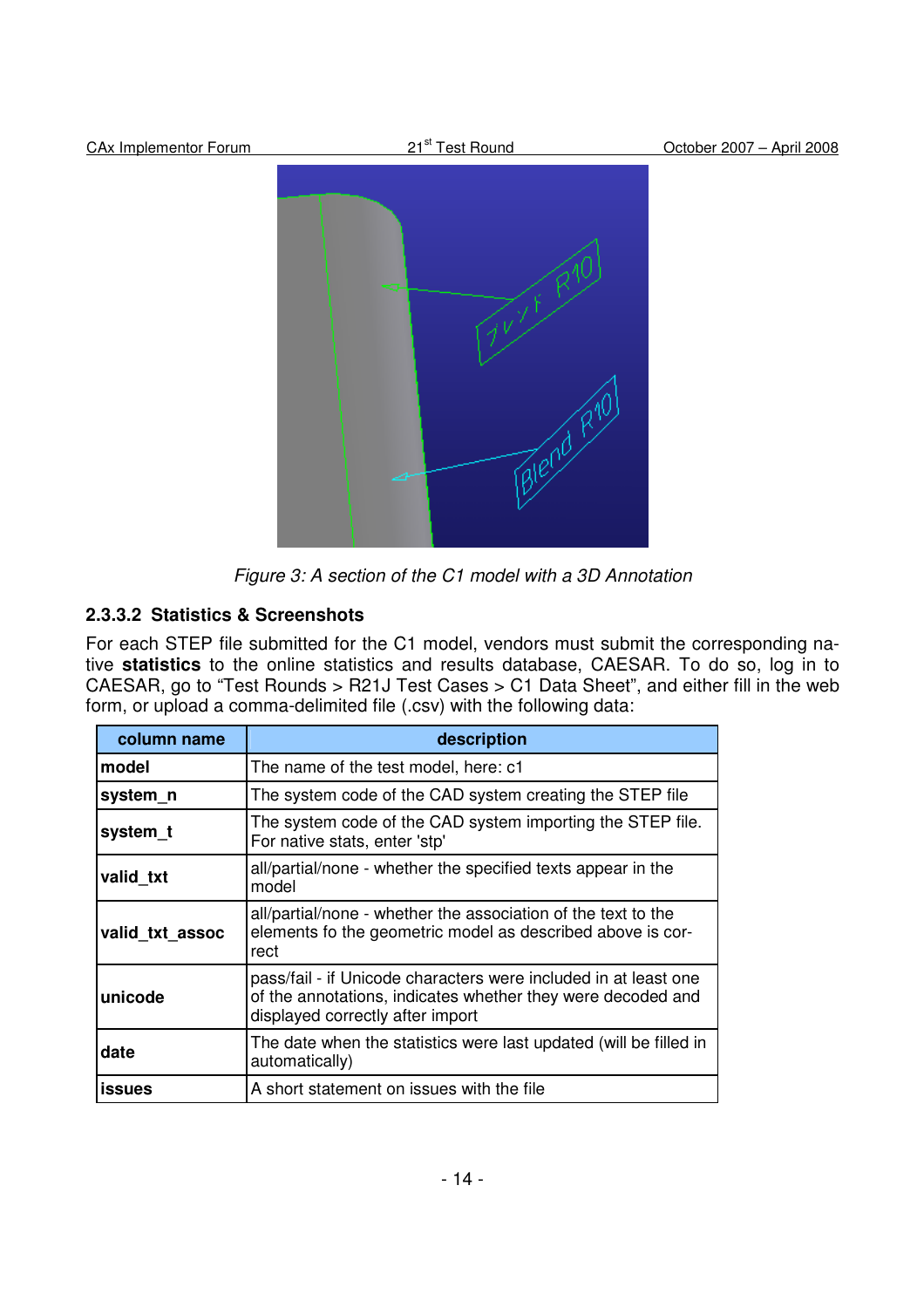|  | CA <sub>x</sub> Implementor Forum |  |
|--|-----------------------------------|--|

Please note that due to the simplicity of the test model, no geometry statistics (volume / area / centroid) will be collected.

In order to validate the color and annotation exchange on a visual basis, vendors are asked to upload in a **screenshot** each for their native model and one for each imported C1 model to CAESAR. To do so, after having uploaded the respective statistics, go to "Test Rounds > R21J Test Cases > C1 Data Sheet", select the row in the data table that you want to add the screenshot for, and choose "Edit existing stats" from the action menu. Then use the upload form at the bottom of the page to add a screenshot from your local hard drive. The picture shall be in either GIF, JPG or PNG format and no larger than 120kB.

## **2.4 Model W2: Wireframe Geometry in a Hybrid Model**

#### **2.4.1 Motivation**

Wireframe is the most basic representation of geometry available in the STEP data model. It consists of various types of curves only, which may be the boundaries of a more advanced 3D representation, such as a surface or solid model. Wireframes are also used as support geometry, or may be the basis for parametric operations to create surfaces or solids.

There haven't been dedicated tests for wireframe geometry since the early days of the CAx-IF, so the test this round is basically aimed to capture the state of the art.

#### **2.4.2 Approach**

The shape representation to be used is geometrically\_bounded\_wireframe\_shape\_ representation, using a geometric\_curve\_set. The allowable entities to be used for points and curves are defined in Part 42.

#### **2.4.3 Testing Instructions**

#### **2.4.3.1 Model construction**

The wireframe part of the model will be based on the "W1" test case defined in Round20J, for which a seed file is available in the member area of the CAx-IF web site. The basic shape of the test model is that of a balloon on a string. It contains the following class 2 entities:

- Point
- Line
- Circle
- Ellipse
- Parabola
- Hyperbola
- Bezier Curve
- B-Splines with different degrees, and one rational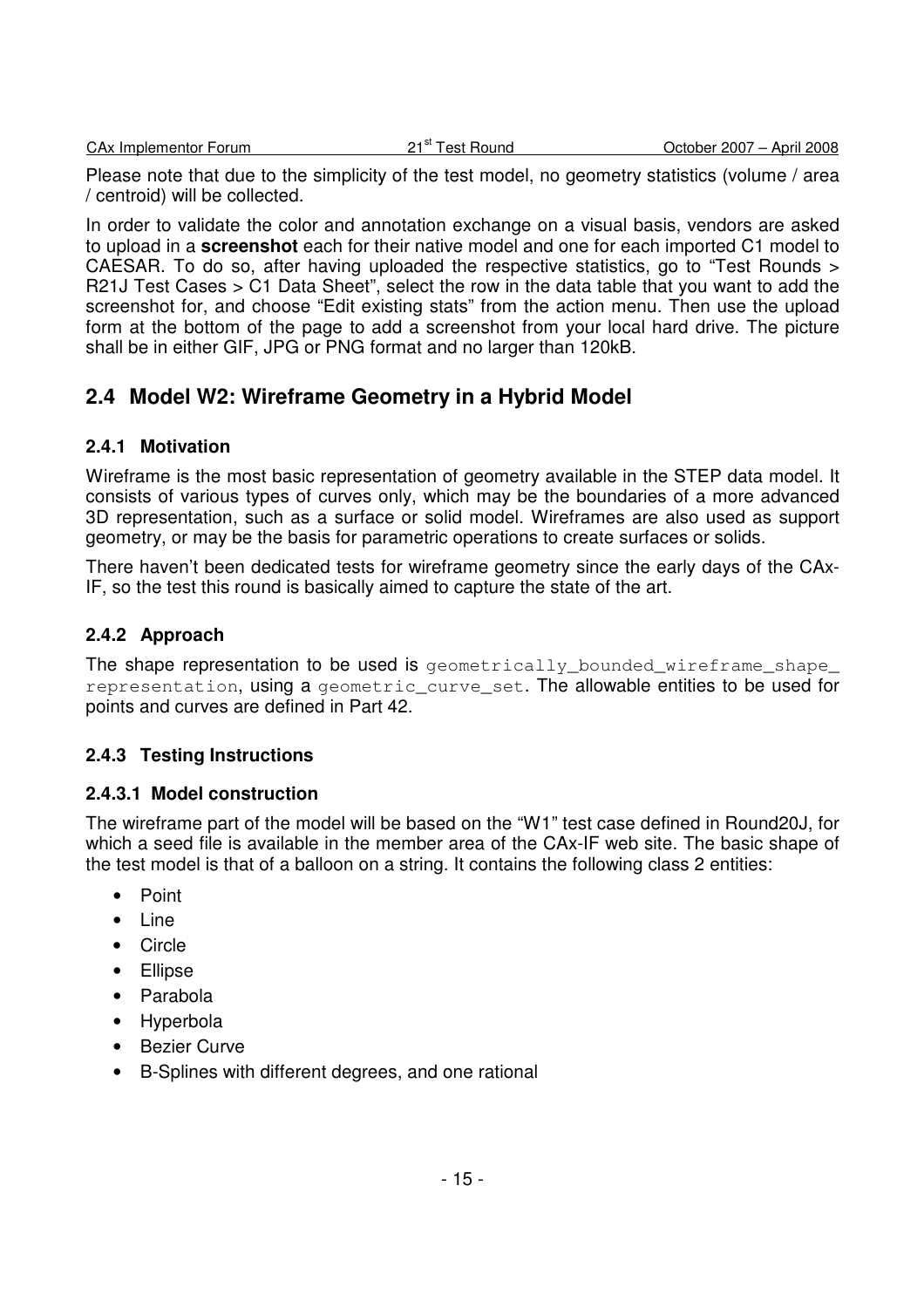

Figure 4: Layout of the W1 model (note that the arrowhead on the curve is not part of the model)

To the wireframe portion, an arbitrary solid and a surface shall be added, to obtain configuration similar to the one shown in Figure 5 below:



Figure 5: Example for a hybrid model containing all three classes of geometry

The tests will, however, focus on the transfer of the wireframe geometry within the hybrid model.

#### **2.4.3.2 Statistics**

For each STEP file submitted for the W1 model, vendors must submit the corresponding native **statistics** to the online statistics and results database, CAESAR. To do so, log in to CAESAR, go to "Test Rounds > R21J Test Cases > W1 Data Sheet", and either fill in the web form, or upload a comma-delimited file (.csv) with the following data:

| column name                                                                                             | description                                              |  |  |
|---------------------------------------------------------------------------------------------------------|----------------------------------------------------------|--|--|
| model                                                                                                   | The name of the test model, here: w2                     |  |  |
| system_n                                                                                                | The system code of the CAD system creating the STEP file |  |  |
| The system code of the CAD system importing the STEP file.<br>system_t<br>For native stats, enter 'stp' |                                                          |  |  |
| lunit                                                                                                   | The unit the model is designed in                        |  |  |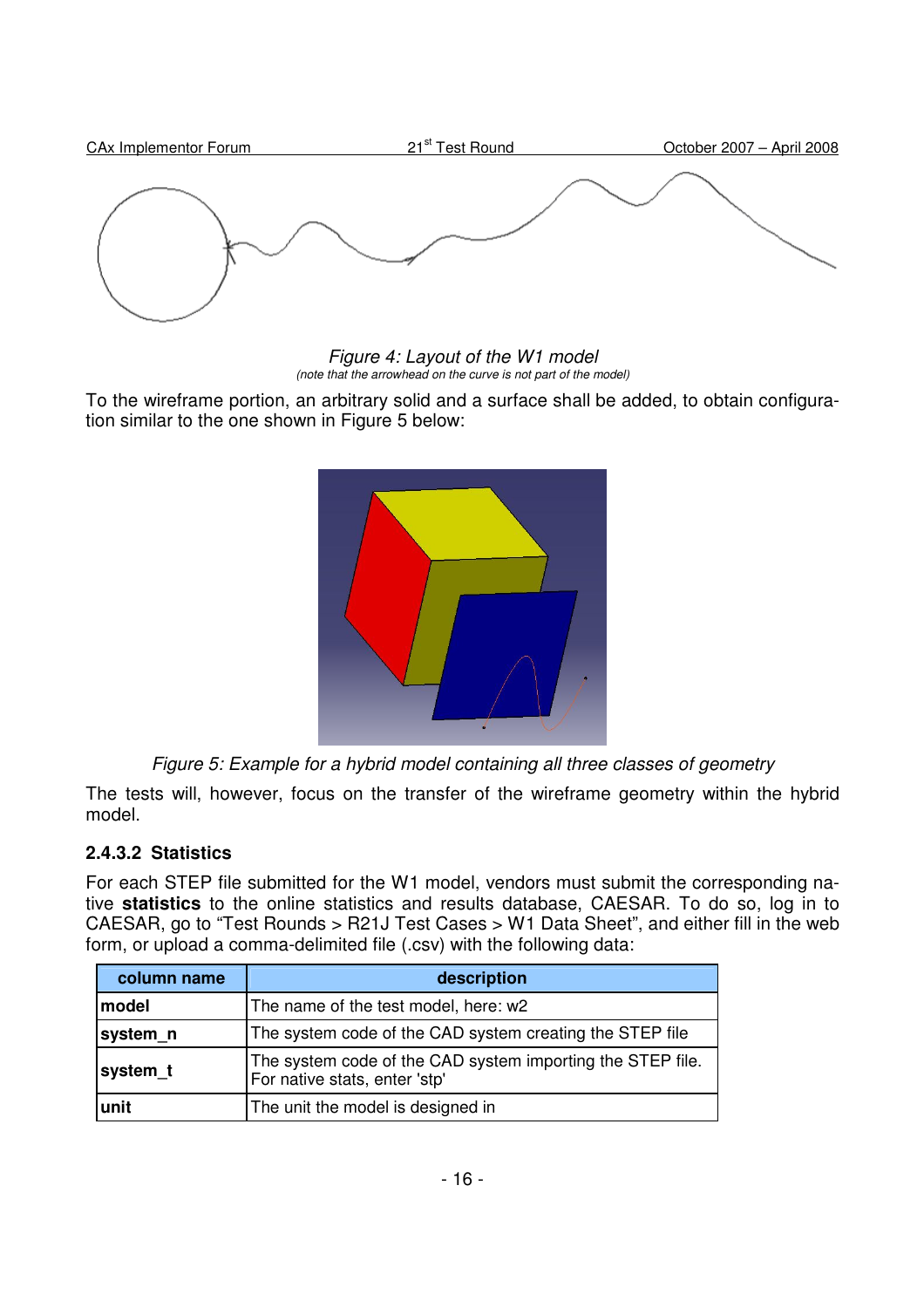| CA <sub>x</sub> Implementor Forum | 21 <sup>st</sup> Test Round                                                                        | October 2007 - April 2008 |
|-----------------------------------|----------------------------------------------------------------------------------------------------|---------------------------|
| curve length                      | Total length of all curves in the wireframe model                                                  |                           |
| cpx                               | Center point of the three-dimensional bounding box enclosing<br>all geometric entities in the file |                           |
| cpy                               |                                                                                                    |                           |
| cpz                               |                                                                                                    |                           |
| date                              | The date when the statistics were last updated (will be filled in<br>automatically)                |                           |
| <b>issues</b>                     | A short statement on issues with the file                                                          |                           |

In order to validate the shape and styles (as far as applied) on a visual basis, vendors are asked to upload in a **screenshot** each for their native model and one for each imported W2 model to CAESAR. To do so, after having uploaded the respective statistics, go to "Test Rounds > R21J Test Cases > W2 Data Sheet", select the row in the data table that you want to add the screenshot for, and choose "Edit existing stats" from the action menu. Then use the upload form at the bottom of the page to add a screenshot from your local hard drive. The picture shall be in either GIF, JPG or PNG format and no larger than 120kB.

## **2.5 Model AS1: Assembly Validation Properties**

### **2.5.1 Motivation**

The existing Validation Properties for assembly data, known as "ValProps II" or "Extended ValProps", provides a suitable mechanism where geometrical data is provided along with the product structure. However, for the incremental exchange of STEP files, where the product structure might be included but the geometry of the component parts may be omitted, this approach is not applicable. Similarly, if the product structure is broken down into smaller subassemblies, the component data is not available in the sub-assembly files and so it is again not applicable.

The additional "Assembly Validation Properties" will provide a verification capability where geometry is not present. They will make it possible for the exchange of assembly data to be verified in two ways. The first will ensure that the number of instances found at each node is correct, while the second will ensure that the position and orientation information for each instance is correct.

## **2.5.2 Approach**

The basic structure used in the STEP file is similar to the approach used in the Geometric Validation Properties. A draft Recommended Practice for Assembly Validation Properties is available in the member area of the CAx-IF web sites, under "Information on Round21J of Testing".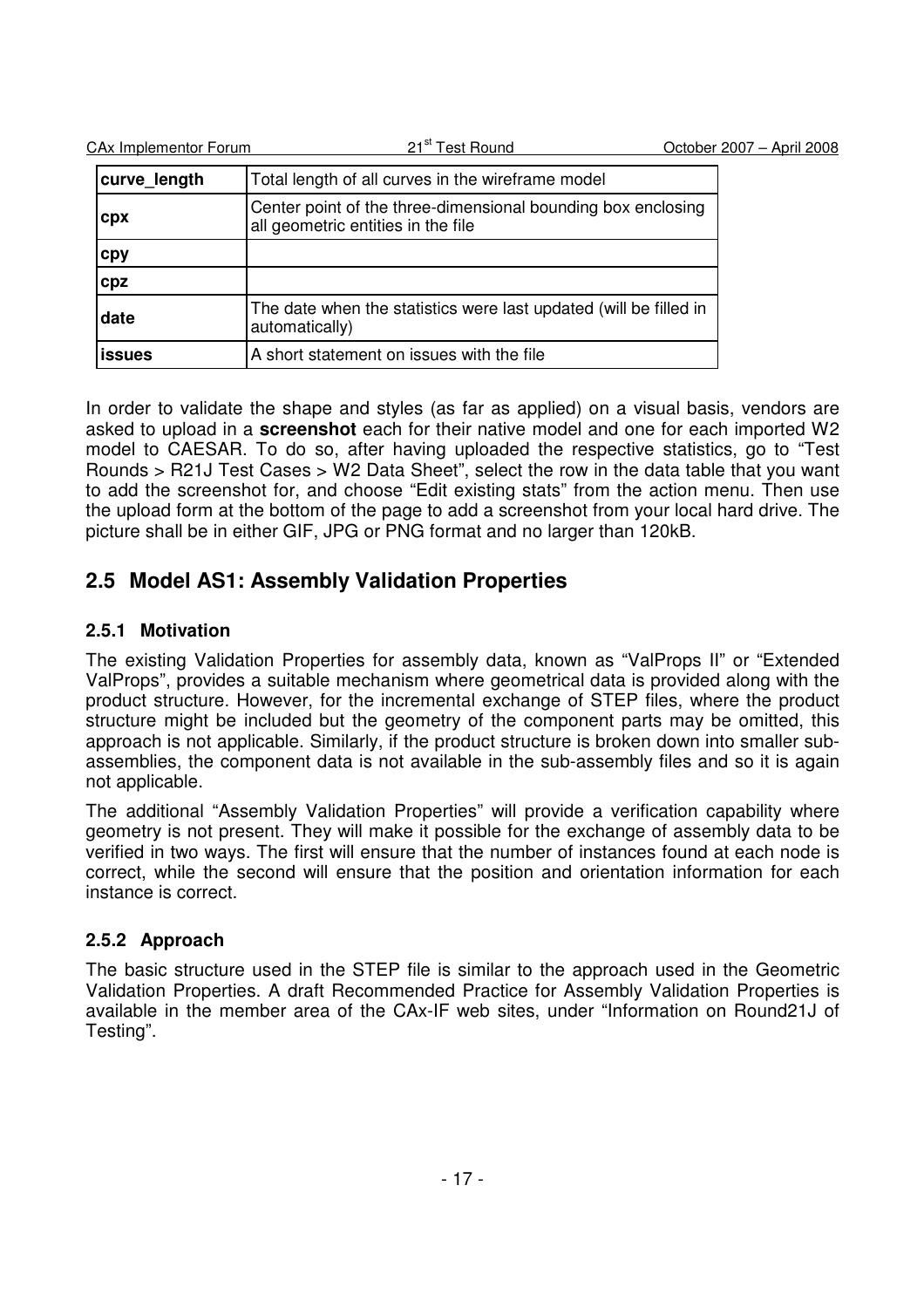| CAx Implementor Forum | 21 <sup>st</sup> Test Round | October 2007 - April 2008 |
|-----------------------|-----------------------------|---------------------------|
|                       |                             |                           |

#### **2.5.3 Testing Instructions**

The Assembly Validation Properties shall be tested using the AS1 model, adding the number of children and notional solids of dimension 10x10x10 at each node. This model is also used in the STEP file example given in the draft Recommended Practices.

#### **2.5.3.1 Construction of the AS1 model**

The AS1 model is a well-known test case within the CAx-IF. Therefore, the modeling instructions will not be listed in detail here, since most of the participants already have this model available in their systems.

Detailed modeling instructions are included in older test suite documents. Should additional information be required, please contact the facilitators (cax-test-admin-l@cax-if.org).



Figure 6: Shape of the AS1 model (toilet paper holder)

#### **2.5.3.2 Statistics**

For each STEP file submitted for the AS1 model, vendors must submit the corresponding native statistics to the online statistics and results database, CAESAR. To do so, log in to CAESAR, go to "Test Rounds > R21J Test Cases > AS1 Data Sheet", and either fill in the web form, or upload a comma-delimited file (.csv) with the following data:

| column name | description                                                                                 |
|-------------|---------------------------------------------------------------------------------------------|
| model       | The name of the test model, here: as1                                                       |
| system_n    | The system code of the CAD system creating the STEP file                                    |
| system_t    | The system code of the CAD system importing the STEP file.<br>For native stats, enter 'stp' |
| unit        | The unit the model is designed in                                                           |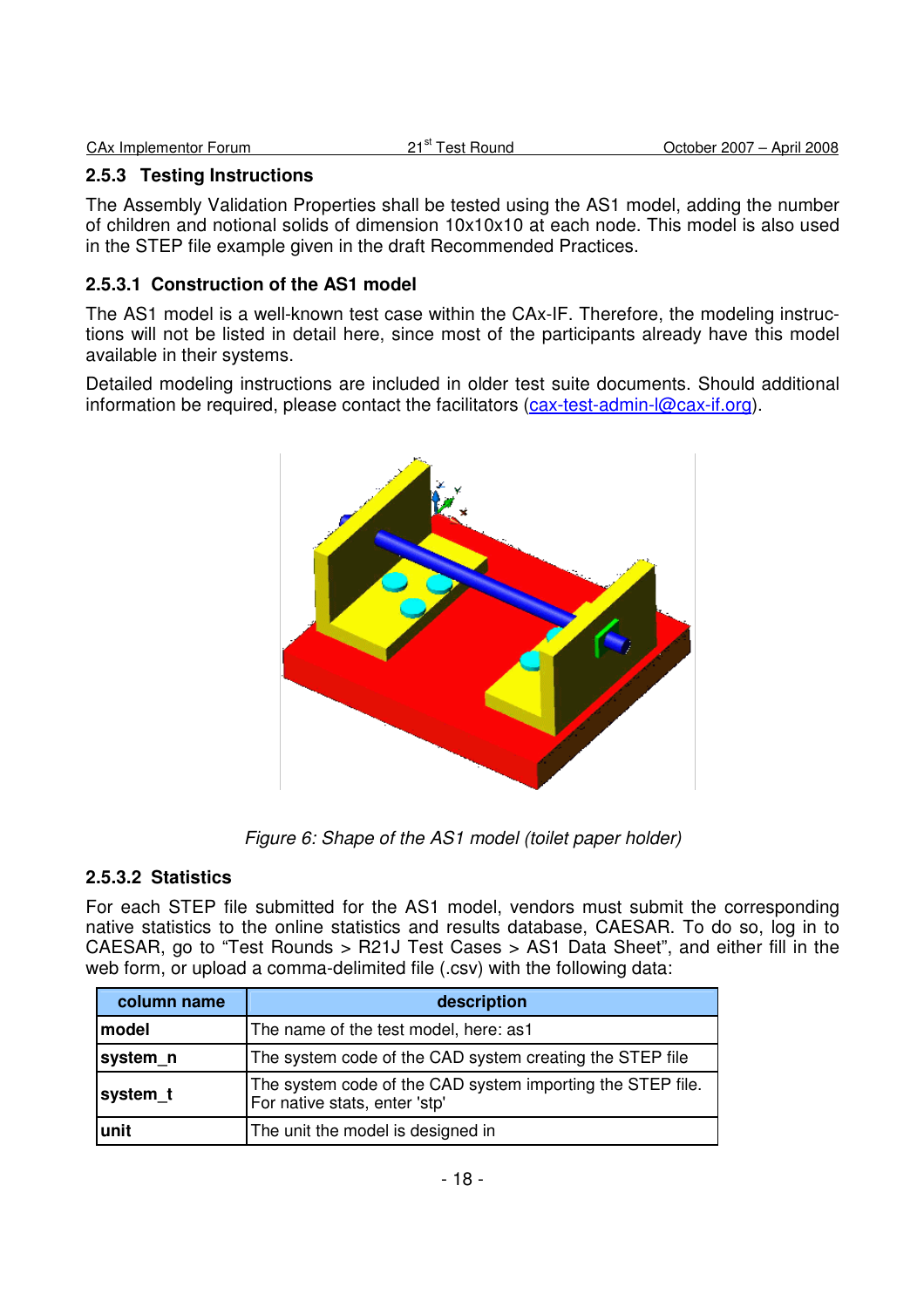| <b>CAx Implementor Forum</b> | 21 <sup>st</sup> Test Round                                                                                                                                        | October 2007 - April 2008 |
|------------------------------|--------------------------------------------------------------------------------------------------------------------------------------------------------------------|---------------------------|
| volume                       | Total volume of all solids                                                                                                                                         |                           |
| area                         | Total surface area of all solids                                                                                                                                   |                           |
| <b>CX</b>                    | Centroid of all solids                                                                                                                                             |                           |
| cy                           |                                                                                                                                                                    |                           |
| <b>CZ</b>                    |                                                                                                                                                                    |                           |
| children                     | pass/fail, indicates whether the number of children for each<br>node in the assembly tree matches the AVP value given in the<br><b>STEP file</b>                   |                           |
| valid_child                  | pass/fail, is the instantiation of the validation property 'number<br>of children' in the STEP file as per the recommended practices<br>for validation properties? |                           |
| notional solids              | all/partial/none, whether the position of all, some or none of<br>the assembly components in the model could be validated<br>throug the 'notional solids' AVP.     |                           |
| valid_notion                 | pass/fail, is the instantiation of the validation property 'notional<br>solids' in the STEP file as per the recommended practices for<br>validation properties?    |                           |
| date                         | The date when the statistics were last updated (will be filled in<br>automatically)                                                                                |                           |
| <b>issues</b>                | A short statement on issues with the file                                                                                                                          |                           |

# **3.0 Production models: PM19**

## **3.1 Motivation**

In an attempt to test the STEP processors on real world models, the CAx Implementor Forum will be testing production parts in this round and future rounds of CAx-IF testing. These production models are characteristic for components and assemblies that are encountered in the aerospace and automotive industries. PDES, Inc. and ProSTEP iViP member companies and vendors have supplied these models.

## **3.2 Approach**

Testing of Production Models focuses mainly on data quality, not on specific functionalities. Assemblies should therefore be exported as a single STEP file. The file format should be either AP214-IS or AP203e2. In order to support quality validation of the Production Model exchange, all vendors shall include the maximum level of Validation Properties they support. In addition, since Round18J, the native and target statistics will include ValProps.

All source system native models and STEP files may be analyzed for data quality by the "CADIQ" developers. STEP syntax and structure will be checked by the CAx-IF facilitators. In order to enable an end-to-end analysis of the data exchange, all vendors importing Production Model STEP files are asked to submit the resulting target model from their system along with or instead of the target statistics.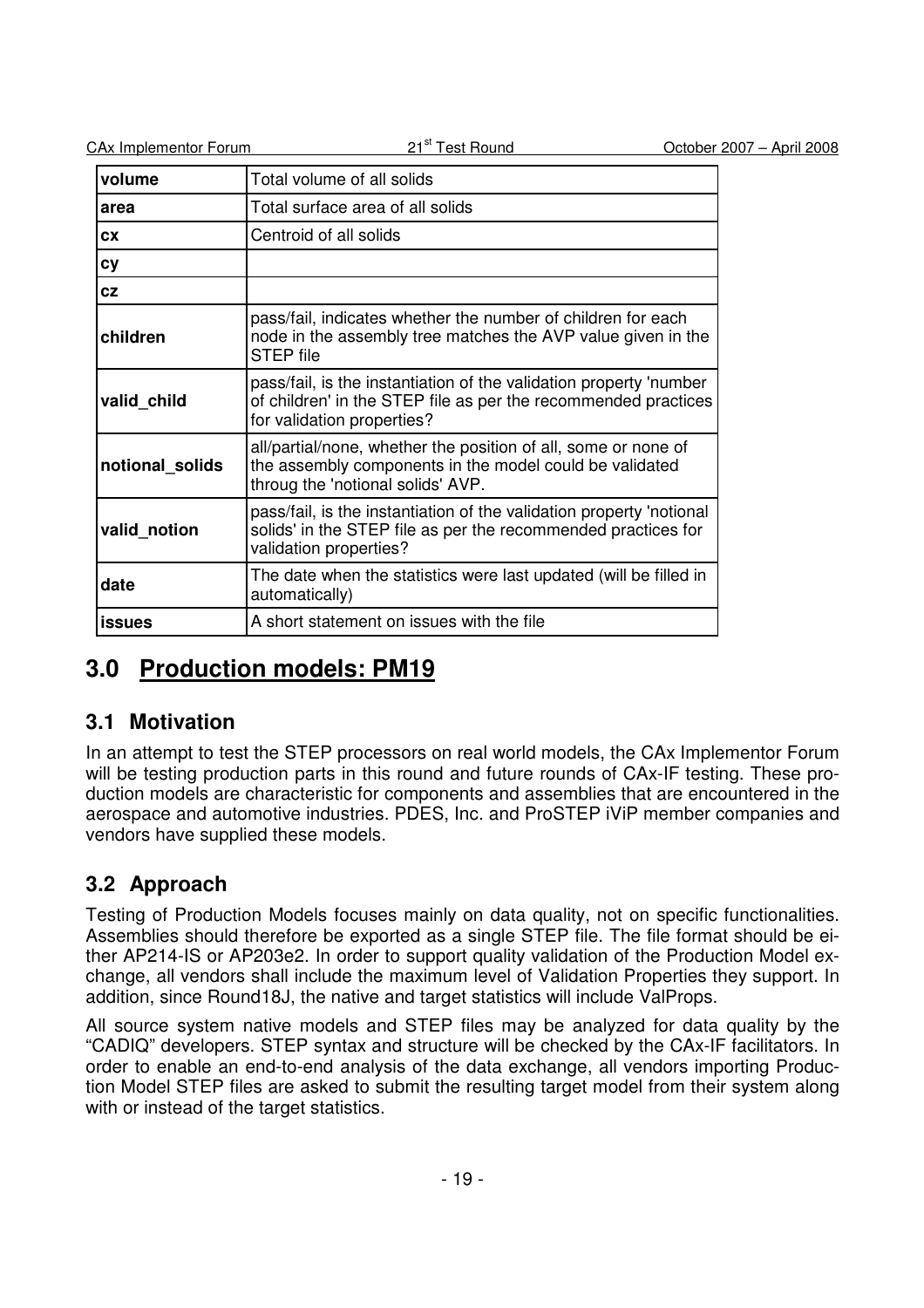## **3.3 Testing Instructions**

#### **3.3.1 List of available models**

| <b>Model name</b>                | Stats code | <b>Native System</b> | <b>Remarks</b>        |
|----------------------------------|------------|----------------------|-----------------------|
| Portable Radio                   | pm19 od    | OneSpace Modeler     | New Model in Round21J |
| Control Panel Assembly   pm19 ug |            | UG NX                | New Model in Round21J |

#### **3.3.2 Results**

For each STEP file submitted for the PM19 model, vendors must submit the corresponding native statistics to the online statistics and results database, CAESAR. To do so, log in to CAESAR, go to "Test Rounds > R21J Test Cases > PM19 Data Sheet", and either fill in the web form, or upload a comma-delimited file (.csv) with the following data:

| column name            | description                                                                                                                                              |  |  |
|------------------------|----------------------------------------------------------------------------------------------------------------------------------------------------------|--|--|
| model                  | The name of the test model, here: pm19 <stats code=""></stats>                                                                                           |  |  |
| system n               | The system code of the CAD system creating the STEP file                                                                                                 |  |  |
| system t               | The system code of the CAD system importing the STEP file.<br>For native stats, enter 'stp'                                                              |  |  |
| unit                   | The unit the model is designed in                                                                                                                        |  |  |
| volume                 | Total volume of all solids                                                                                                                               |  |  |
| validati-<br>on volume | Total volume of all solids as received via the validation prop-<br>erty capability                                                                       |  |  |
| valid vol              | pass/fail, is the instantiation of the validation property 'volume'<br>in the STEP file as per the recommended practices for valida-<br>tion properties? |  |  |
| area                   | Total surface area of all solids                                                                                                                         |  |  |
| validation area        | Total surface area of all solids (entire assembly), as received<br>via the validation property capability                                                |  |  |
| valid area             | pass/fail, is the instantiation of the validation property 'area'<br>the STEP file as per the recommended practices for validation<br>properties?        |  |  |
| <b>CX</b>              | Centroid of all solids                                                                                                                                   |  |  |
| cy                     |                                                                                                                                                          |  |  |
| cz                     |                                                                                                                                                          |  |  |
| validation cx          | Centroid of all solids (entire assembly) as received via the<br>validation property capability                                                           |  |  |
| validation_cy          |                                                                                                                                                          |  |  |
| validation cz          |                                                                                                                                                          |  |  |
| valid_cent             | pass/fail, is the instantiation of the validation property 'centroid'<br>in the STEP file as per the recommended practices for valida-                   |  |  |